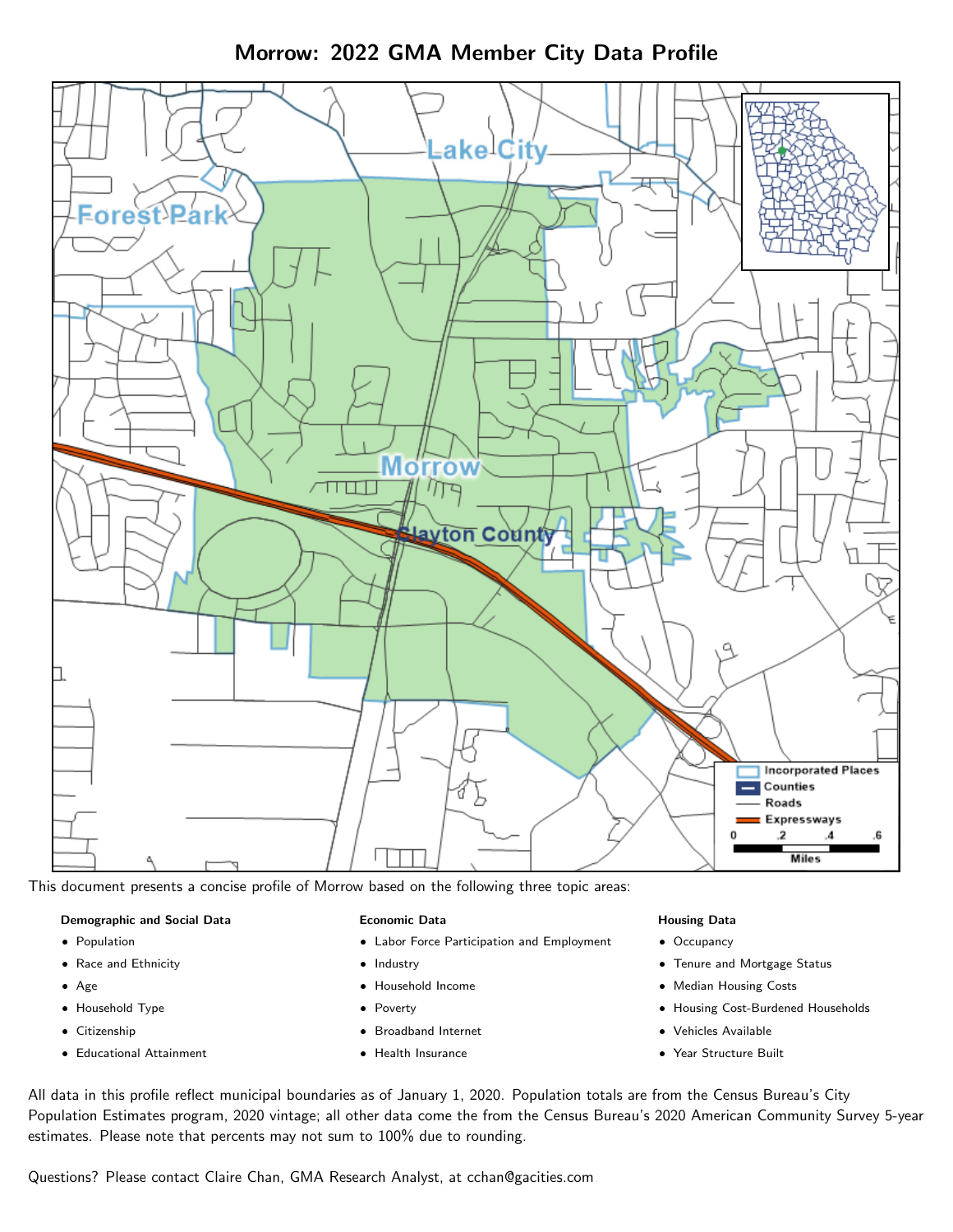# Morrow: Demographic and Social





**Citizenship** 



Source: American Community Survey, 2020 5-year estimates, table B05002 Source: American Community Survey, 2020 5-year estimates, table B15002

Race and Ethnicity



Source: U.S. Census Bureau, City Population Estimates, 2020 vintage Source: American Community Survey, 2020 5-year estimates, table B03002

# Household Type



Source: American Community Survey, 2020 5-year estimates, table B01001 Source: American Community Survey, 2020 5-year estimates, table B11001

#### Educational Attainment



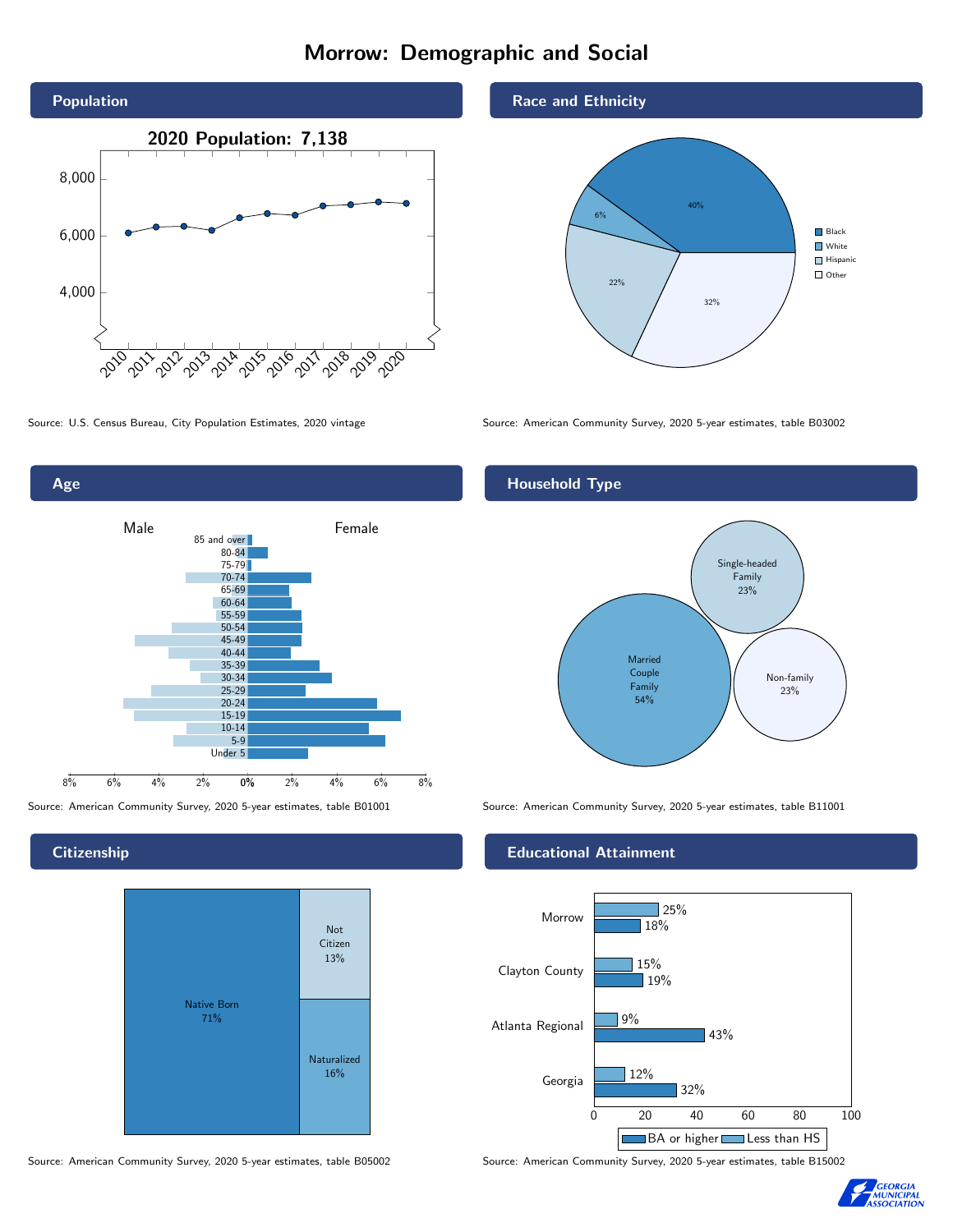# Morrow: Economic





Source: American Community Survey, 2020 5-year estimates, table B23001 Note: Unemployment rate is based upon the civilian labor force.



Source: American Community Survey, 2020 5-year estimates, tables B19013 and B19025 Source: American Community Survey, 2020 5-year estimates, table B17010



#### Industry

| Agriculture, forestry, fishing and hunting, and mining      | $0\%$ |
|-------------------------------------------------------------|-------|
| Construction                                                | 8%    |
| Manufacturing                                               | 14%   |
| <b>Wholesale Trade</b>                                      | $4\%$ |
| Retail Trade                                                | 12%   |
| Transportation and warehousing, and utilities               | 7%    |
| Information                                                 | $1\%$ |
| Finance and insurance, real estate, rental, leasing         | $2\%$ |
| Professional, scientific, mgt, administrative, waste mgt    | 11%   |
| Educational services, and health care and social assistance | 11%   |
| Arts, entertainment, recreation, accommodation, food        | 14%   |
| service                                                     |       |
| Other services, except public administration                | 13%   |
| Public administration                                       | 3%    |

Source: American Community Survey, 2020 5-year estimates, table C24030

## Poverty



# **Health Insurance**



Source: American Community Survey, 2020 5-year estimates, table B28002 Source: American Community Survey, 2020 5-year estimates, table B18135